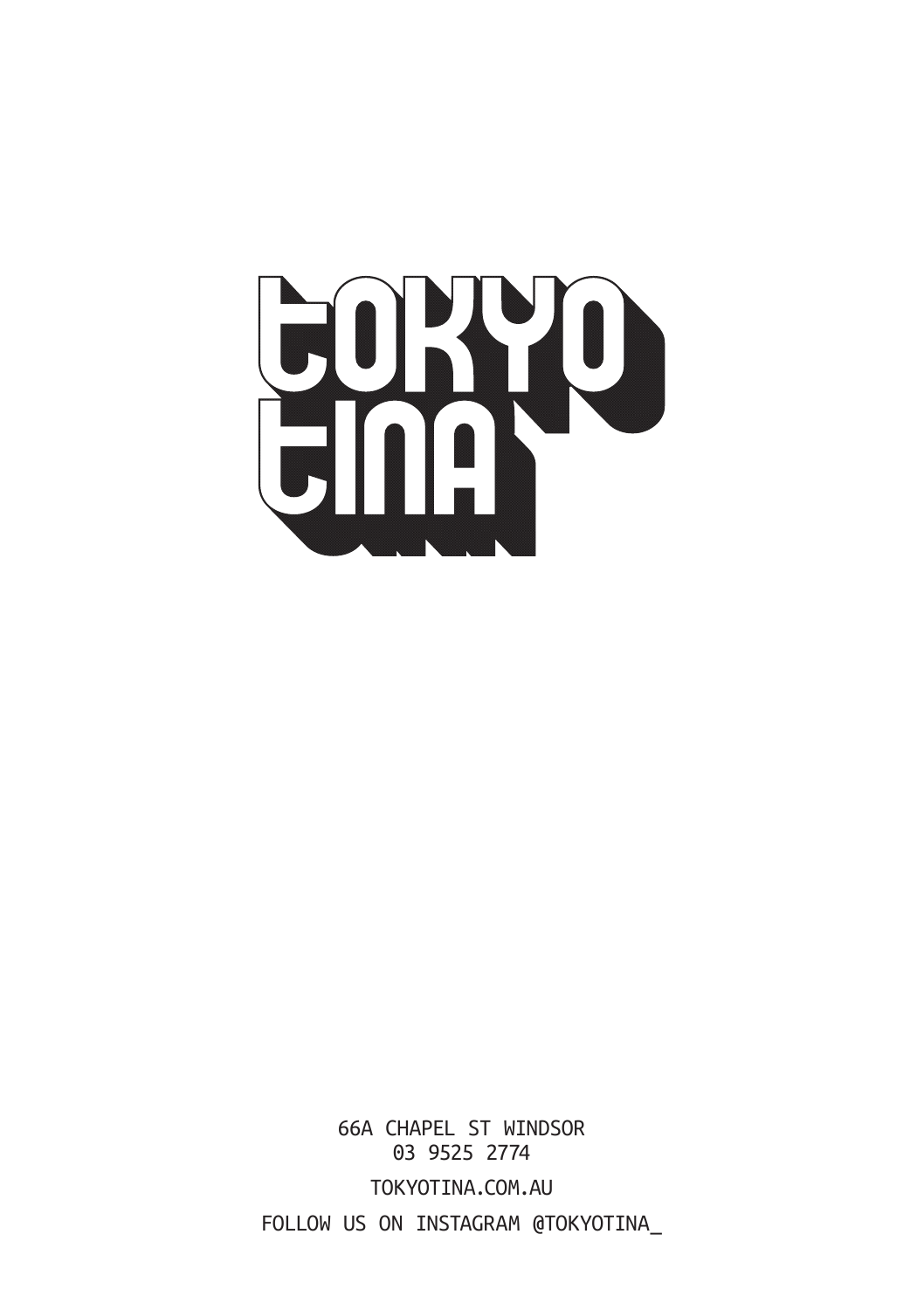# Drink

## WINE

#### **SPARKLING/CHAMPAGNE**

| <b>NV</b>    | Pelorus<br>Chardonnay, Pinot Noir<br>Marlborough, New Zealand ———                                                                                                                     | -12/70    |
|--------------|---------------------------------------------------------------------------------------------------------------------------------------------------------------------------------------|-----------|
| NV.          | Ruinart Brut<br>Chardonnay, Pinot Noir, Pinot Meunier<br>Reims, France ——                                                                                                             | $-25/135$ |
| NV.          | Veuve Cliquot Rose<br>Chardonnay, Pinot Noir, Pinot Meunier<br>Reims, France ————————                                                                                                 | $-160$    |
| NV.          | Henriot Blanc de Blancs<br>Chardonnav<br><u> 1989 - Johann Stein, markin film yn y brenin y brenin y brenin y brenin y brenin y brenin y brenin y brenin y</u><br>$Reims,$ France $-$ | -175      |
| 2004         | Dom Perignon Vintage<br>Chardonnay, Pinot Noir, Pinot Meunier<br>Epernay, France ——                                                                                                   | -330      |
| <b>WHITE</b> |                                                                                                                                                                                       |           |
| 2014         | Chaffey Bros 'Tesselation'<br>Riesling<br>Eden Vally, South Australia —————————                                                                                                       | -10/45    |
| 2013         | Printhie 'MCC'<br>Riesling<br>Orange, New South Wales <u>- 2008 - 2014</u>                                                                                                            |           |
| 2013         | RABL 'Steinhaus'<br>Riesling<br><u> 1989 - Johann Barn, mars ann an t-Amhain an t-Amhain an t-Amhain an t-Amhain an t-Amhain an t-Amhain an t-A</u><br>Kamptal, Austria -             | -80       |
| 2012         | Ress Hattenheimer Shutzenhaus Kabinett<br>Riesling                                                                                                                                    | $-70$     |
| 2014         | Forest Hill Estate<br>Gewurtztraminer<br>Mount Barker, Western Australia —————————                                                                                                    | $-55$     |
| 2014         | Cloudy Bay<br>Sauvignon Blanc<br>Marlborough, New Zealand $-$                                                                                                                         | -16/70    |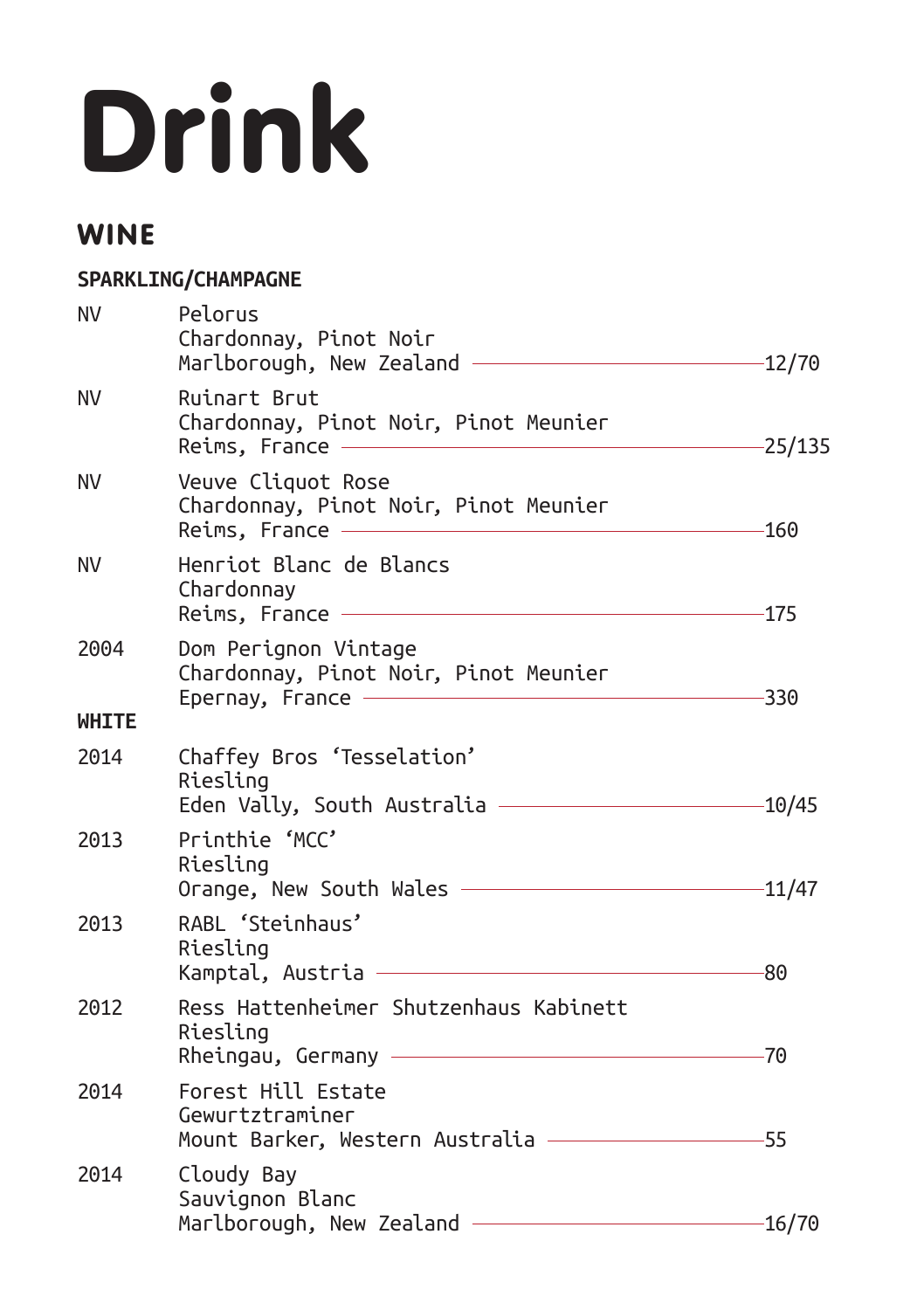| 2011 | Helen's Hill Fume Blanc<br>Sauvignon Blanc<br>Yarra Valley, Victoria -                                             | 55       |
|------|--------------------------------------------------------------------------------------------------------------------|----------|
| 2014 | Vasse Felix Premier<br>Sauvignon Blanc, Semillon<br>Margaret River, Australia -                                    | -50      |
| 2013 | Tiefenbrunner DOC<br>Pinot Grigio<br><u> 1989 - Johann Stoff, Amerikaansk politiker (</u><br>Alto Adige, Italy $-$ | -10/45   |
| 2013 | One Block<br>Pinot Gris<br>Mornington, Victoria ————————————————————                                               | -55      |
| 2011 | Hugel et Fils<br>Pinot Blanc<br>Alsace, France                                                                     | $-13/55$ |
| 2012 | Lightfoot & Sons<br>Chardonnay<br>Gippsland Lakes, Victoria ————————                                               | 11/50-   |
| 2013 | Santolin 'Single Estate'<br>Chardonnay<br><u> 1980 - Johann Barbara, martxa al</u><br>Yarra Valley                 | 80       |
| 2013 | William Fevre Petit Chablis<br>Chardonnay<br>Chablis, France                                                       | -60      |
| 2009 | Meo-Camuzet Haut Cotes Nuit 'Philibert'<br>Chardonnay<br>Bourgogne, France -                                       | -100     |
| 2012 | M. Chapoutier 'Cote du Rhone'<br>Grenache Blanc, Clairette, Bouboulenc<br>Rhone Valley, France $-$                 | -40      |
| 2012 | Alps Wines<br>'Japanese Style Wine' Koshu<br>Yamanashi, Japan ——————                                               | $-75$    |
| 2013 | Cantine Pra Soave Classico 'Otto' DOC<br>Garganega<br>Verona, Italy —                                              | -65      |
| 2012 | Bodegas Eidosela<br>Albarino<br>Rias Baixas                                                                        | 65       |
| 2012 | Telmo Rodriguez 'Gabo do Xil'<br>Godello<br>Valdeorras, Spain –                                                    | -70      |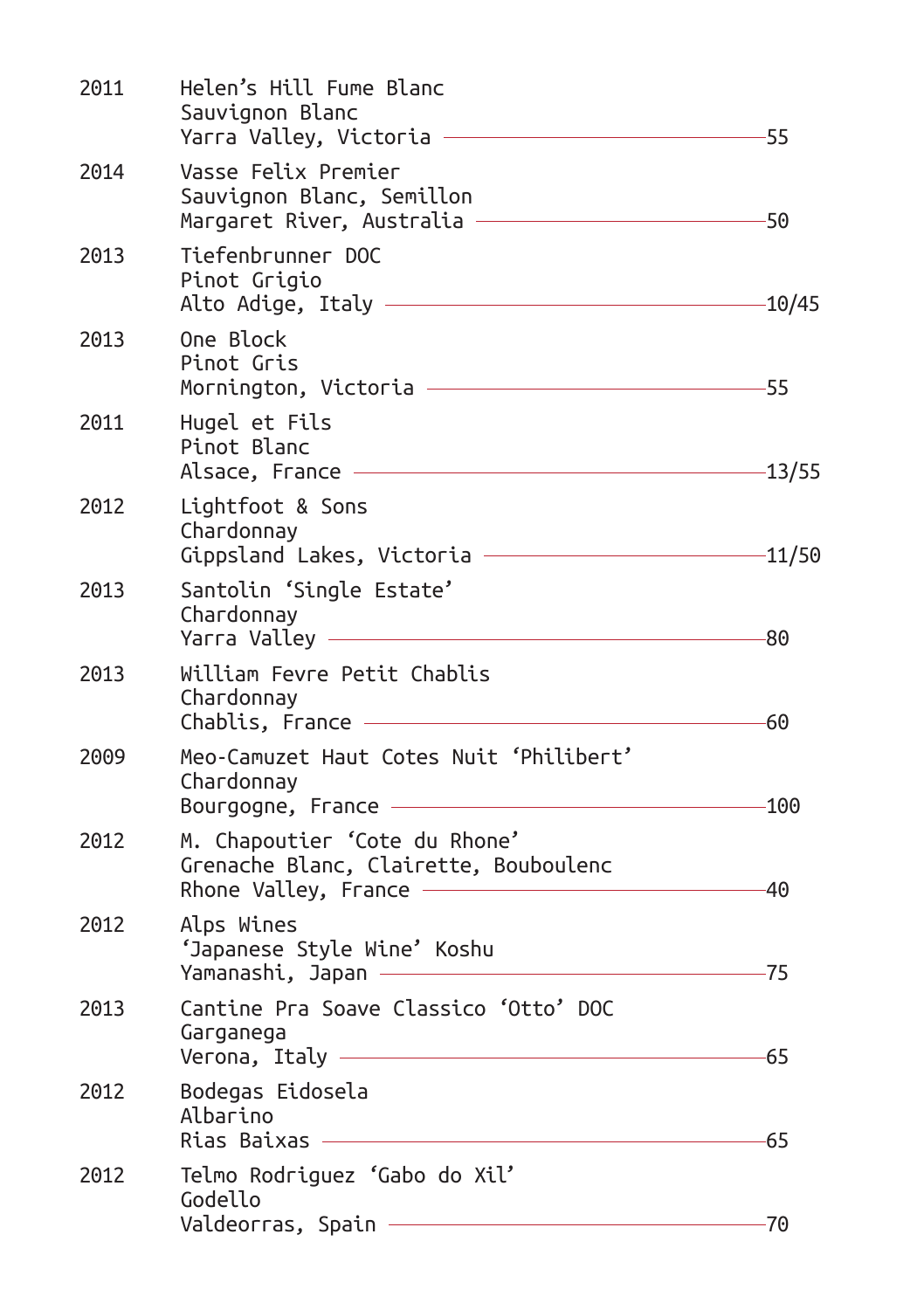| <b>RED</b> |                                                                                                                                                                     |          |
|------------|---------------------------------------------------------------------------------------------------------------------------------------------------------------------|----------|
| 2014       | Domaine Chandon<br>Pinot Noir<br>Yarra Valley, Victoria                                                                                                             | $-13/55$ |
| 2013       | Ten Minutes by Tractor "TenX"<br>Pinot Noir<br>Mornington Peninsular, Victoria -                                                                                    | -70      |
| 2012/13    | Freycinet 'Louis'<br>Pinot Noir<br>Bicheno, Tasmania —                                                                                                              | -87      |
| 2011       | Domaine Gyuon<br>Pinot Noir<br>Bourgogne, France                                                                                                                    | -100     |
| 2012       | Delly's "La Petit"<br>Syrah<br>Pyranees, Victoria —                                                                                                                 | -10/45   |
| 2014       | Mill About Vineyard "Tinto Rosso"<br>Granache, Mataro, Saperavi<br>Rioja, Spain —                                                                                   | -12/50   |
| 2012       | Chaffey Bros Synonymous<br>Shiraz<br>Barossa Valley, South Australia $-$                                                                                            | -60      |
| 2012       | Heirloom<br>Shiraz<br>Eden Valley $-\hspace{-1em}-\hspace{-1em}-\hspace{-1em}-\hspace{-1em}-\hspace{-1em}-\hspace{-1em}-\hspace{-1em}-\hspace{-1em}-\hspace{-1em}-$ | -72      |
| 2011       | M. Chapoutier "Le Meysonniers"<br>Syrah<br>Rhone Valley, France ——                                                                                                  |          |
| 2012       | M. Chapoutier 'Cote du Rhone'<br>Grenache, Syrah<br>Rhone Valley, France                                                                                            | -47      |
| 2011       | Remondo 'La Vendemia'<br>Tempranillo<br>Rioja, Spain -                                                                                                              | 65       |
| 2013       | Cape Mentelle "Trinders"<br>Cabernet Sauvignon, Merlot<br>Margaret River, Western Australia —                                                                       | $-14/60$ |
| 2010       | Brash Higgins<br>Cabernet Franc<br>MacLaren Vale, South Australia -                                                                                                 | -70      |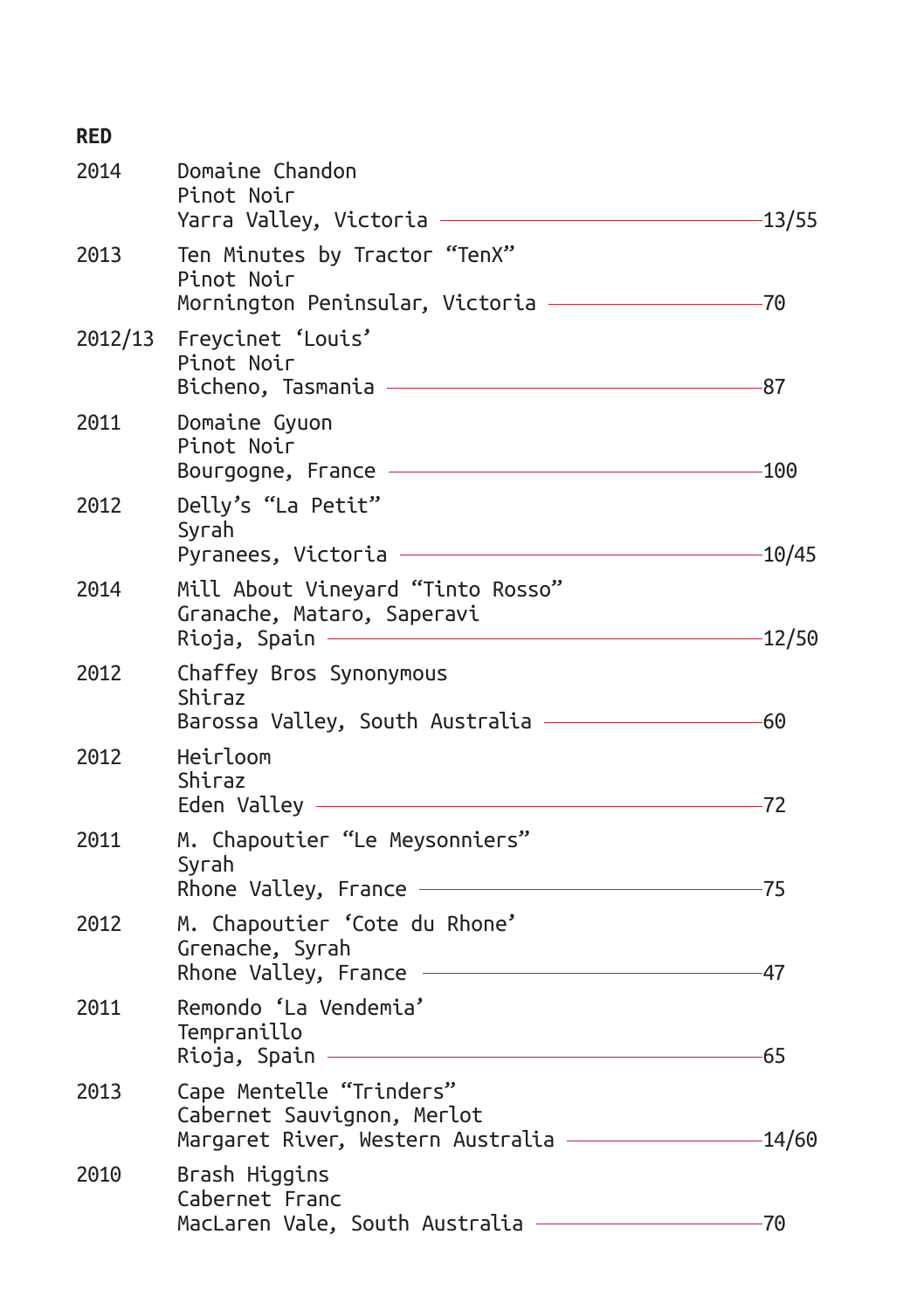#### **ROSE & ORANGE**

|                          | 2013/14 La Vielle Ferme Cotes de Ventoux Rose<br>Granache, Syrah, Cinsault<br>Rhone Valley, France – | 10/45    |
|--------------------------|------------------------------------------------------------------------------------------------------|----------|
| 2014                     | Mill About Vineyard 'Witchcraft'<br>Semillon, Muscat Blanc<br>Barossa Valley, South Australia —      | $-12/55$ |
| <b>SWEET</b>             |                                                                                                      |          |
| 2008                     | Cloudy Bay Late Harvest<br>Riesling<br>Marlborough, New Zealand ———                                  | -14/75   |
| <b>PORT &amp; SHERRY</b> |                                                                                                      |          |
| 2008                     | Niepoort LBV Port<br>Various<br>Duoro, Portugal                                                      | 12/60-   |
| NV.                      | Delgado Zuleta "La Goya" Manzanilla<br>Palomino<br>Jerez, Spain -                                    | $-10/50$ |
| <b>NV</b>                | Romate "Iberia" Cream<br>Palomino, Pedro Ximenez<br>Jerez, Spain                                     | 9        |

# **COCKTAILS**

#### **STIRRED**

| Thundercat Martini<br>Belvedere Unfiltered, Sake, Plum,<br>Orange Blossom, Pickled Ginger — |  |
|---------------------------------------------------------------------------------------------|--|
| Bamboo Cocktail<br>Manzanilla Sherry, Dry Vermouth, Bitters $-$                             |  |
| Martini<br>(Gin/Vodka), (Dry/Semi-Dry/Wet),<br>(Twist/Olive/Onion/Ginger) —                 |  |
| Manhattan<br>Bulleit Rye Whiskey, Carpano Antica Vermouth,<br>Angostura Bitters             |  |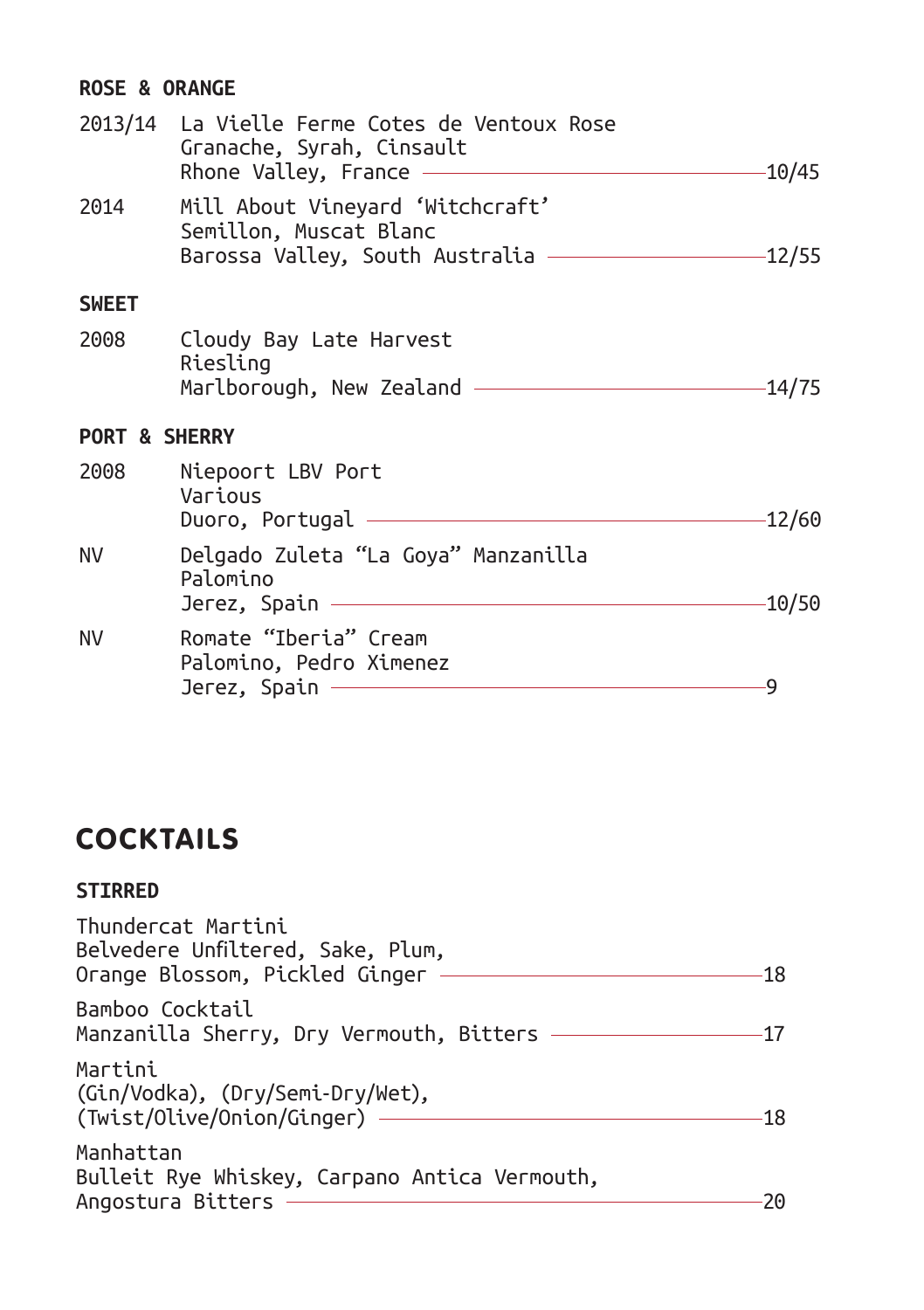#### **SHAKEN**

| Jasmine<br>Tanqueray London Dry Gin, Campari,<br>Cointreau, Lemon                                 | -18   |
|---------------------------------------------------------------------------------------------------|-------|
| Cucumber & Yuzu Sour<br>Belvedere Vodka, St Germain Elderflower,<br>Yuzu, Cucumber, Honey, Shio — | $-19$ |
| White Lady<br>Tanqueray London Dry Gin, Cointreau, Lemon ——————                                   | $-18$ |
| Old Cuban<br>Pampero Rum, Lime, Mint, Champagne, Bitters ———————                                  | $-20$ |
| 21st Century<br>Tromba Tequila Blanco, Lillet Blanc, Cacao, Lemon ——                              | $-19$ |
| Slippery Nippon<br>Midori, Cointreau, Yuzu, Orgeat, Bitters $-$                                   | $-18$ |
| Delicious Sour<br>Momoshu (Peach/Sake), Custard & Co. Apple Liquor, Yuzu — 18                     |       |
| Knickerbocker<br>Pampero Rum, Orange Curacao, Raspberry,<br>Lime, Rhubarb Bitters $-$             | $-18$ |
| ON THE ROCK                                                                                       |       |
| Penicillin<br>Glenmorangie Original, Lemon, Honey,<br>Ginger, Peat Smoke                          | 21    |
| Houjicha Old Fasioned<br>Yamazaki Distillers Edition, Houjicha Tea, Bitters -                     | $-22$ |
| East 8 Hold Up<br>Belvedere Vodka, Aperol, Pineapple,<br>Passionfruit, Lime                       | 18    |
| White Thunder<br>Shochu, Cold Drip Coffee Liqueur,<br>Giffard Banane du Bresil, Cream –           | -18   |
|                                                                                                   |       |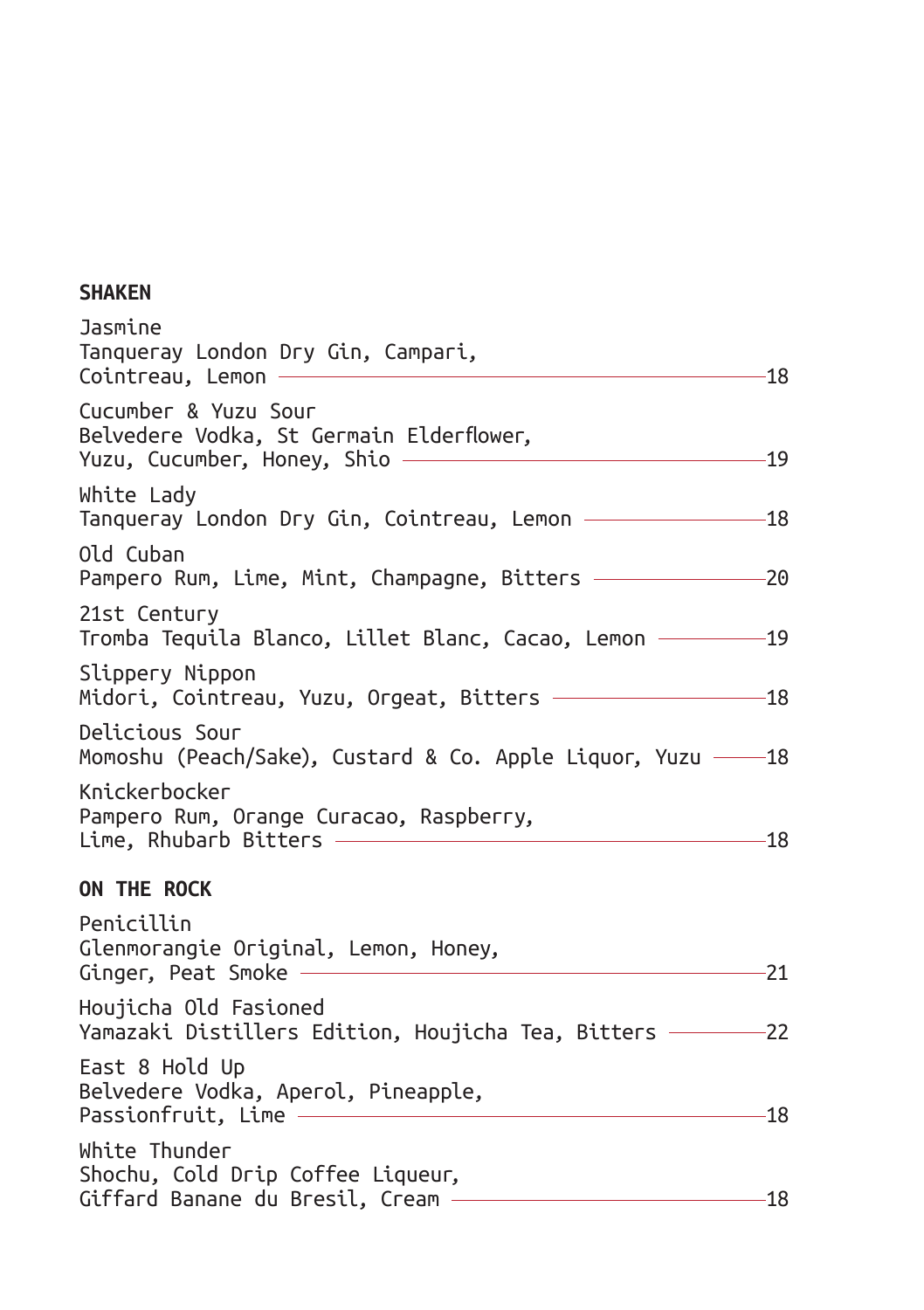#### **CARBONATED**

| Americano<br>Campari, Carpano Antica Vermouth, Soda ——————————                         | -16 |
|----------------------------------------------------------------------------------------|-----|
| Mamie Taylor<br>Glenmorangie Whisky, Lime, Ginger, Soda ——————————                     | -18 |
| Midori Yuzu Fizz<br>Midori Melon, Nihonshu, Yuzu, Calpico ———————————                  | -16 |
| Paloma<br>Tromba Tequila Blanco, Grapefruit Soda, Agave, Lime —<br><b>17SHAVED ICE</b> |     |
| Mint Julep                                                                             | 16  |
| Sake Cobbler<br>Nihonshu, Fruit Liqueur, Fresh Fruit -                                 |     |

## BEER

**MELBOURNE**

| Mountain Goat Summer Ale -Summer Ale ----375mL ----10     |  |  |
|-----------------------------------------------------------|--|--|
| Mountain Goat IPA ———————Indian Pale Ale ——375mL ————12   |  |  |
| Cascade Premium Light - Lager - 375mL - 6                 |  |  |
| <b>NEW YORK</b>                                           |  |  |
| Brooklyn Lager —————————————————————355mL —————11         |  |  |
| Brooklyn Sorachi Ace - Saison - 750mL - 35                |  |  |
| <b>TOKYO</b>                                              |  |  |
| Kirin Ichiban Shibori ———— Rice Lager ——————350mL —————12 |  |  |
| Yoho Yona Yona APA —————— American Pale Ale 350mL ———— 15 |  |  |
| Yoha Belgium White - White Ale - 350mL - 16               |  |  |
| Yoha Tokyo Black - Porter - 350mL - 16                    |  |  |
| Koshihikari Echigo Beer - Rice Lager - 500mL - 18         |  |  |
|                                                           |  |  |
| Hitachino White Ale - White Ale - 720mL - 25              |  |  |
| <b>CIDER</b>                                              |  |  |

Custard & Co Vintage Dry - Dry Cider - 500mL - 12